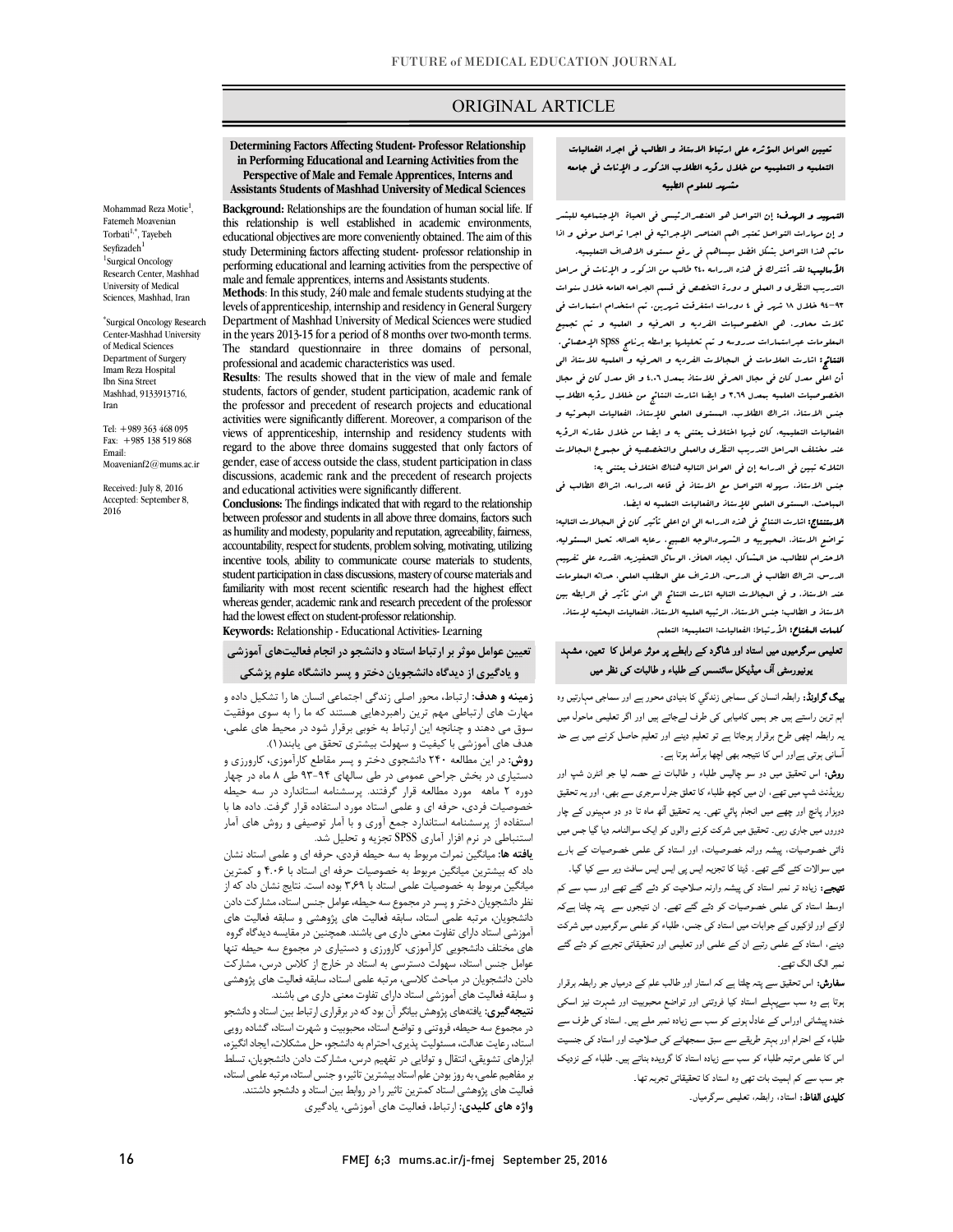### **INTRODUCTION**

Higher education is the cornerstone of human development in in each country. Universities are the most important academic venues that seek to prepare students for various professions by providing a variety of training and communications (1). Effective training relies on correct utilization of communication skills. University professors, drawing on their knowledge, textbooks and teaching skills and through creating an appealing environment, seek to facilitate learning in students (2). Establishing a good relationship between professors and students is a skill that must be nurtured by both parties; otherwise, no relationship is established or an extremely feeble relationship is developed, which in turn can give rise to a host of related consequences (3). The first vital step for professors to establish class relationships is to ascertain different expectations of male and female students. A strong studentprofessor relationship in teaching process is of paramount importance. Knowledge can be learned in different ways, but for many students, especially those who are not competent enough in learning and thinking skills, the professor continues to play the role of facilitator and catalyzer (4).

Effective communication between professors and students is vital to increasing the effectiveness of teaching and learning process so that the best subjects and most appropriate circumstances can be rendered inactive and unappealing in case the professor fails to establish an optimal relationship. In the process of training, a relationship is embodied in form of an exchange of ideas and information between the professor and students (5). In the process of educational communication, a number of factors and variables including teachers, message and environmental issues are involved. Therefore, the factors involved in student-professor relationship are of critical importance in improving the teaching process (6). One of the key factors in learning is the mutual understanding and trust between an instructor and learners. The increased relationship between a professor and students leads to the enhanced self-esteem and learning motivation of students (7).

In this study, attempts have been made to explore wider and deeper implications of factors affecting student-professor relationship. Getting to know the viewpoints of students on this subject helps gain a better picture of professors from the perspective of students, and through the provision of appropriate planning, it can contribute to the informed decision making and evaluation of professors. Given the important role of professors and the need for studentprofessor interaction in teaching process, recognizing the features of a successful professor from the perspective of students as well as professors' commitment to realize these features can further improve the quality of education. If professors and students become familiar with the viewpoints and expectations of each other, the process of research and education would be geared towards the predefined goals.

## **METHODS**

In this descriptive-cross sectional study 240 male and female students studying at three levels of apprenticeship, internship

 and residency in General Surgery Department in the years 2013-15 for a period of 8 months over four two-month terms, out of which 160 male and 80 female students at three levels of apprenticeship  $(n=134)$ , internship  $(n=48)$  and residency  $(n=58)$  were chosen as sample population.

Accordance with the systematic stratified sampling design (different academic levels are assumed as design strata) from among the population under study a minimum sample size of n=240 (160 male and 80 female students) was NCSS & PASS statistical software. determined. Estimation of sample size was performed using

 The data collection instrument was a standard questionnaire, which included two demographic factors (gender and being native) and three domains (personal, professional and domains, there were 10 items on personal characteristics, 7 items on professional characteristics and 5 items on academic features. In this study, the respondents were asked to rate their opinions about each item on a 5-point disagree (1). academic characteristics of professors). In each of these Likert scale ranging from strongly agree (5) to strongly

 Then, based on the results of previous section and the sample size, the questionnaires were distributed amongst subjects using stratified method during 8 months over four were given to the participants who filled the informed consent form and they were ensured that the data would remain confidential. two-month periods. It should be noted that questionnaires

### **RESULTS**

 The results of quantitative section of the study showed that of 240 students in various academic levels, there were 160 male and 80 female students at three levels of apprenticeship  $(n-134)$ , internship  $(n= 48)$  and residency  $(n=58)$ . The  $=$  135) was greater than non-native students (n=105). results also indicated that the number of native students (n

 Table 1 shows the students' perspective about university professors in three personal, professional and academic domains. The results showed that the highest mean, educational and learning activities in all three domains, belonged to professional characteristics of professors (4.06%) whereas the lowest mean was related to the academic features of professors (3.69%). assuming the existence of student-professor relationship in

professional and academic characteristics of professors, only the factor of gender (personal), student participation in class discussions (professional), academic rank of the professor and precedent of research and deathing activities (academic)<br>were significantly in the views of male and female students. In other cases no significant difference was observed between male and female students. The results of t-test showed that among personal, and precedent of research and teaching activities (academic)

 According to the results of ANOVA test, in the view of apprentices, interns and residents, there was a significant characteristics of professors only in terms of gender (personal), ease of access to the professor outside the classroom, student participation in class discussion (professional) and precedent of research and educational difference between personal, professional and academic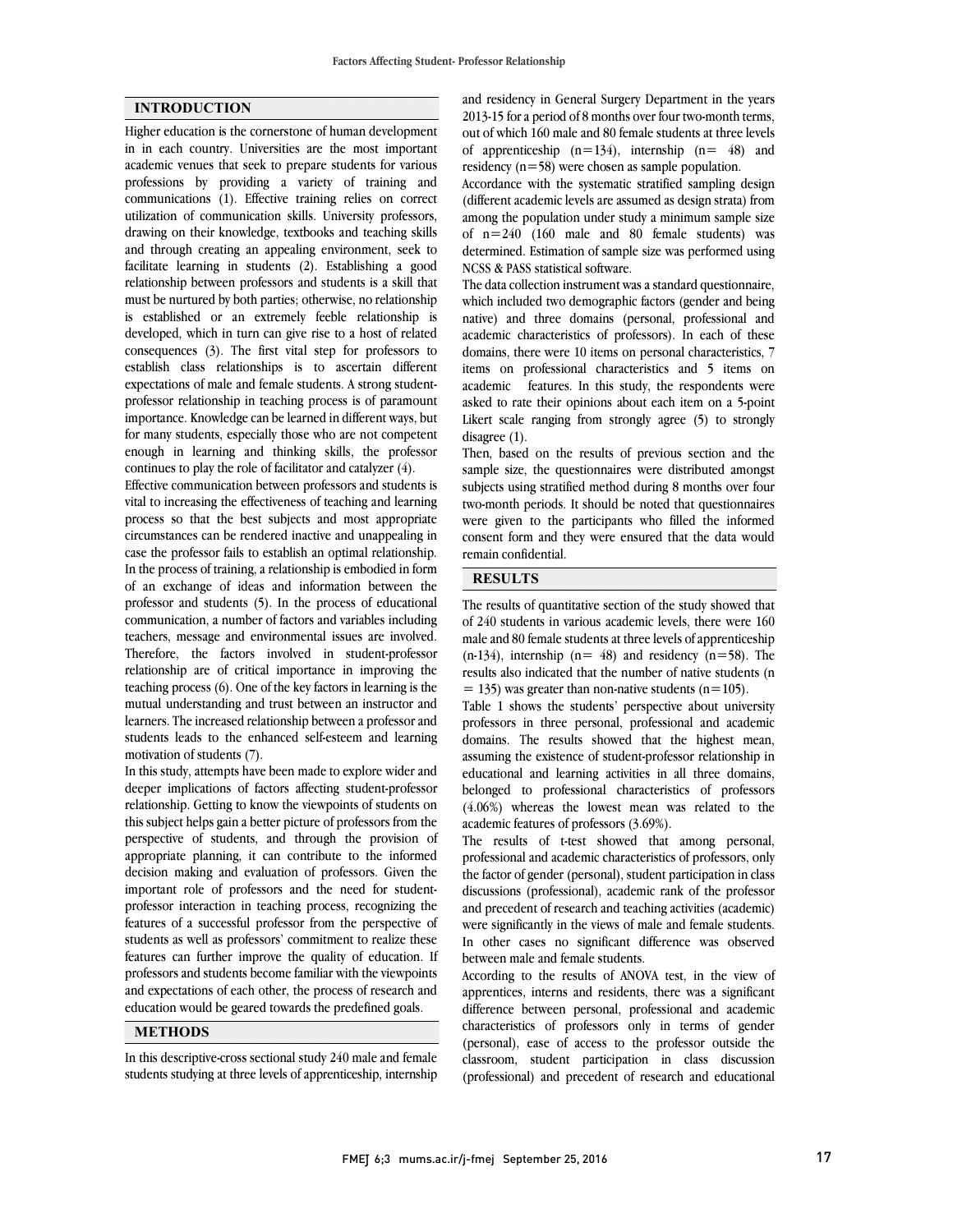| FUTURE of MEDICAL EDUCATION JOURNAL |  |  |
|-------------------------------------|--|--|
|-------------------------------------|--|--|

j

| Table 1. Students' perspective about university professors in three personal, professional and academic domains |                                            |           |               |                   |  |
|-----------------------------------------------------------------------------------------------------------------|--------------------------------------------|-----------|---------------|-------------------|--|
|                                                                                                                 |                                            | ${\bf N}$ | Mean (SD)     | <b>Total Mean</b> |  |
| personal characteristics                                                                                        | Professor's Gender                         | 240       | 3.1625(1.19)  | 3.70              |  |
|                                                                                                                 | Professor's Appearance                     | 240       | 3.6792(1.02)  |                   |  |
|                                                                                                                 | Professor's Confidence                     | 240       | 4.2083(0.86)  |                   |  |
|                                                                                                                 | Professor's Flexibility                    | 240       | 4.3292 (0.88) |                   |  |
|                                                                                                                 | professor's humility                       | 240       | 4.2917(0.82)  |                   |  |
|                                                                                                                 | The Professor's Popularity                 | 240       | 4.1875(0.88)  |                   |  |
|                                                                                                                 | professor's affability                     | 239       | 4.3096(0.83)  |                   |  |
|                                                                                                                 | professor's Criticism                      | 238       | 4.1050(1.02)  |                   |  |
|                                                                                                                 | equality in dealing with students          | 240       | 4.2958(0.85)  |                   |  |
|                                                                                                                 | Professor's Accountability                 | 239       | 4.3598(0.83)  |                   |  |
| characteristics<br>Professional                                                                                 | being respectful to students               | 240       | 4.4292(0.82)  | 4.06              |  |
|                                                                                                                 | Student Solve problems                     | 240       | 4.0750(0.96)  |                   |  |
|                                                                                                                 | Motivating students                        | 240       | 4.2750(0.81)  |                   |  |
|                                                                                                                 | Use the promotional tools                  | 240       | 3.7667(1.18)  |                   |  |
|                                                                                                                 | ease of access outside the class           | 240       | 3.6583(1.18)  |                   |  |
|                                                                                                                 | The ability to understand the lessons      | 237       | 4.3966 (0.88) |                   |  |
|                                                                                                                 | student participation in class discussions | 240       | 3.7958(1.25)  |                   |  |
| characteristics<br>academic                                                                                     | The Professor's academic rank              | 240       | 3.3333(1.32)  | 3.69              |  |
|                                                                                                                 | Mastery on academic subjects               | 240       | 4.3458(0.81)  |                   |  |
|                                                                                                                 | precedent of research projects             | 240       | 2.9583(1.19)  |                   |  |
|                                                                                                                 | precedent of educational activities        | 240       | 3.4083(1.22)  |                   |  |
|                                                                                                                 | being up-to-date                           | 240       | 4.4292(0.75)  |                   |  |

 activities (academic). No significant difference was observed  $\overline{a}$ in other factors.

ׇ֦֘֝

## **DISCUSSION**

 The professor- student relationship is not limited to the mere students tend to identify with their professor's personality. Thus, the positive interactive student-professor relationship constitutes an important social support which can assist students in dealing with various issues. That is, besides can learn several other lessons from the professors which are transfer of knowledge, but in addition to scientific issues, gaining knowledge in an academic environment, students irrelevant to that particular field of study.

 The factors affecting the student-professor relationship is integral to the improvement of learning process. To identify characteristics of a professor were investigated in this study. these factors, the "personal, professional and academic"

#### **The personal characteristics of the professor**

 The results of this study demonstrated that among the personal significantly in the view of male and female students at different academic levels of apprenticeship, internships, and residency. The results of the research hypothesis suggested that among personal characteristics of professor, flexibility, humility and modesty, popularity and reputation, agreeability, fairness characteristics of professors, only the factor of gender was

 and accountability of professors had the highest effect on student-professor relationship. In contrast, gender had the lowest impact on student-professor relationship.

j

 The internship and residency students' professor's gender there is no difference, but the apprenticeship student's professor's gender there is no difference.

 In internship and residency student's view, there is no difference between professor's genders (men and women); however in apprenticeships perspective professor's genders are significant.

 professor relationship suggested that among personal characteristics, fairness in dealing with students, accountability, intimacy and sympathy had the highest effect and gender, age and appearance had the lowest effect on student-professor relationship. This is consistent with the The study of Abedini et al. on the factors affecting studentfindings of this study (8).

 The study of Abidi et al. on the variables influencing student- professor relationship revealed that agreeability, modesty, secret-keeping and trustfulness of a professor had the lowest effect on this relationship. It is in agreement with our greatest effect while gender, age and appearance had the findings (9).

 In the study of Bahador et al., in line with the findings of the present research, factors such as respecting and honoring students, fairness in dealing with students, being receptive to